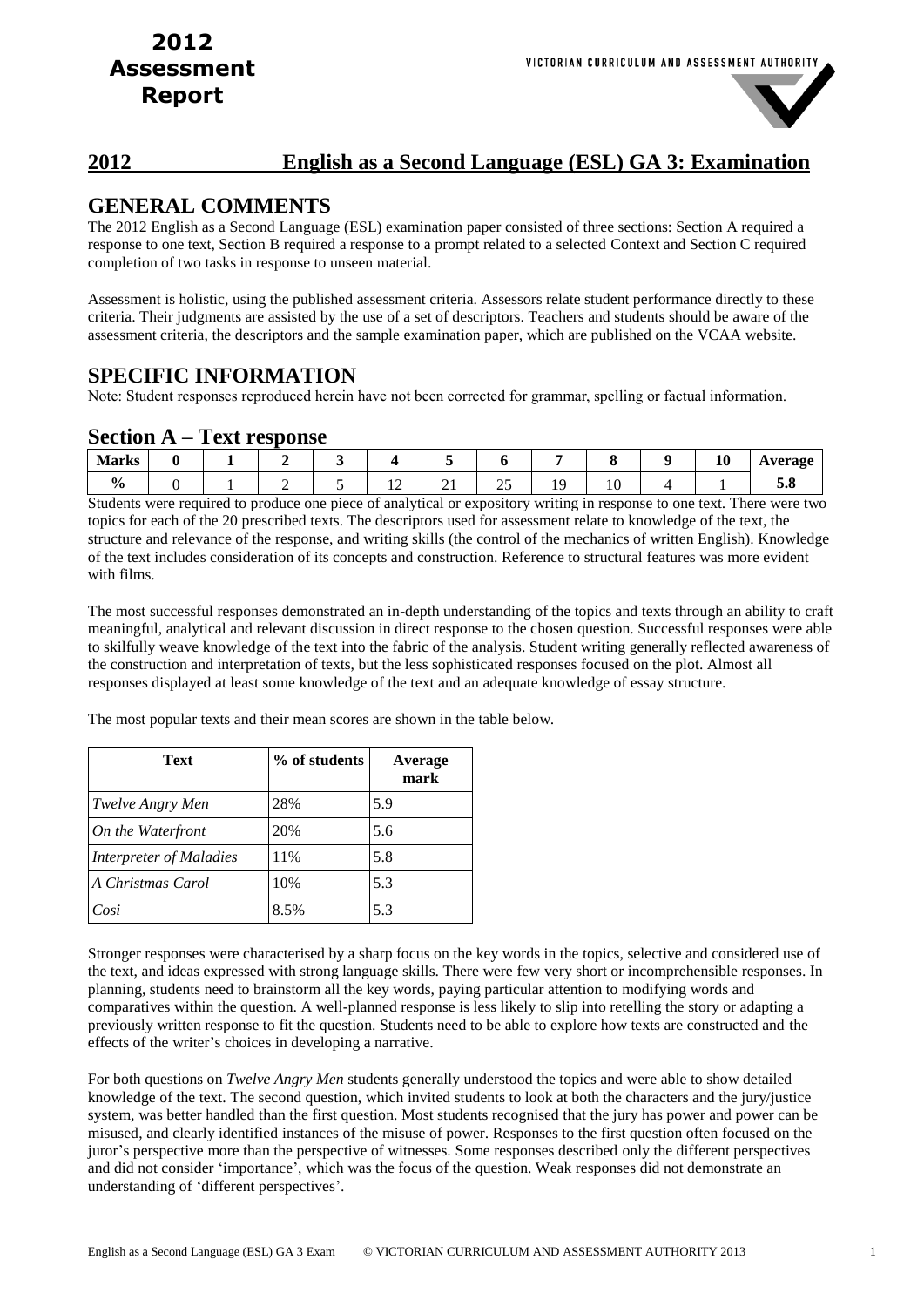

*On the Waterfront* was a popular text, with students clearly able to discuss how cinematic techniques were used to convey the ideas of the film. Both questions enabled students to demonstrate their detailed knowledge of the text. Weaker responses simply discussed a variety of the techniques used by Kazan, without clearly discussing the ones relevant to creating tension and suspense. Some discussed scenes and characters that led to tension or suspense, rather than how Kazan uses film to convey his ideas.

Both questions on *Interpreter of Maladies* drew on aspects of relationships. The first question was more popular than the second. For both questions students were able to respond to the key elements without retelling the story. Students discussed specific relevant examples with confidence. Some responses to the first question discussed only the 'poor communication' part of the question and neglected to include 'unexpressed feelings'. In addressing the question of cause and effect, stronger responses were able to differentiate between the stories.

Both questions on *A Christmas Carol* allowed for a range of responses and multiple entry points. Many students were able to show some analysis and good knowledge of the text. Most responses to Question 1 tackled both parts. Some students were able to capitalise on the in-built rebuttal of each topic.

The second *Cosi* question was the more popular. Love was addressed as the major theme in many responses, even though few were able to make connections between Mozart's message and Nowra's point of view. Students were able to show their knowledge of the whole range of characters who all express widely divergent opinions on the nature of love. Some wrote about love or madness, without making an attempt to balance them. Many students neglected to write about madness at all. The first topic was not done as well as the second, with many students neglecting to consider 'the final production', despite good discussion of the importance of what occurs during rehearsal. Both questions required a comparison and few students adequately addressed the comparative aspect of these topics.

During their preparation, students need to consider how construction, language and other authors'/directors' choices add meaning to the text, rather than merely looking at what happened, the themes and the characters. The importance of integrating text construction and authorial choices into responses needs to be emphasised, as well as discussing characters or themes. Language is the key. Students need to write analytically, not descriptively, and need to develop writing skills that will enable them to incorporate knowledge of the text into their analysis or exposition. Students should be encouraged to explore questions fully by unpacking topics in ways that allow their own ideas to emerge. With collections of stories, students should be encouraged to look for the links and connections between the stories.

#### **Student response – Example 1**

The introduction to the following upper-range response provides the structure for the writing, which discusses the concept of power in the play. There is a clear focus on the question, and close knowledge of the text is shown by the seamless integration of the characters' words. References to the social context in which the play was written are made where this is relevant to the topic. Confident use of sophisticated language is sustained, if a little repetitive towards the end. There are some lapses in expression, which are not unusual in ESL student writing.

#### **'***Twelve Angry Men* **is a play about how power can be misused.' Discuss.**

*'Gentlemen, I don't envy your jobs. You are faced with grave responsibility.' the Judge's words poignantly depicts the significant power the jurors hold in determining the verdict of the case. Indeed, set in a New York jury room in the 1950's, Reginald Rose's play 'Twelve Angry Men' illustrates the ways that power can be misused through the ways that prejudiced opinions led certain jurors to believe in the guilt of the defendant and hence wanting him to be executed, as well as how others are reluctant to properly utilise their powers to complete their task of finding a fair verdict. However, as the crux of the plot unfolds, discerning readers must consider that a few individuals are able to utilise their power in the right way to facilitate the course of action.*

*The presence of prejudiced opinions results in the abuse of power of some jurors who try to determine the verdict based on no evidence. Juror 10 has strong racial prejudice against the socioeconomic group of 'slum people' as he believes that they are 'born liars' and 'real trash' who are 'different' from him. This allows him to easily believe that the boy 'knifed' [his] own father and hence, rather than spending time examining the evidence to make a fair verdict, he uses all his power to send the boy 'to the electric chair.' His prejudiced views inhibits him from seeing any truth as he is reluctant to 'break [his] brains over' such people. Therefore, juror 10 misuses his power to try to put the boy to death. Furthermore, juror 3 also has prejudiced opinions about the defendant as he sees him as a projection of his own 'disappointing' son. Due to his hatred for his own son, juror 3 takes on the role of a 'self appointed public avenger' to try to convince the others that the boy 'deserves to die'. As a juror, instead of utilising his power in order to find 'reasonable doubt' like he is asked to, juror 3's firm belief that he has got to 'slap them down before they make trouble' inhibits him from carrying out the role he is supposed to, resulting in the misuse of power to fulfil his own self-interest.*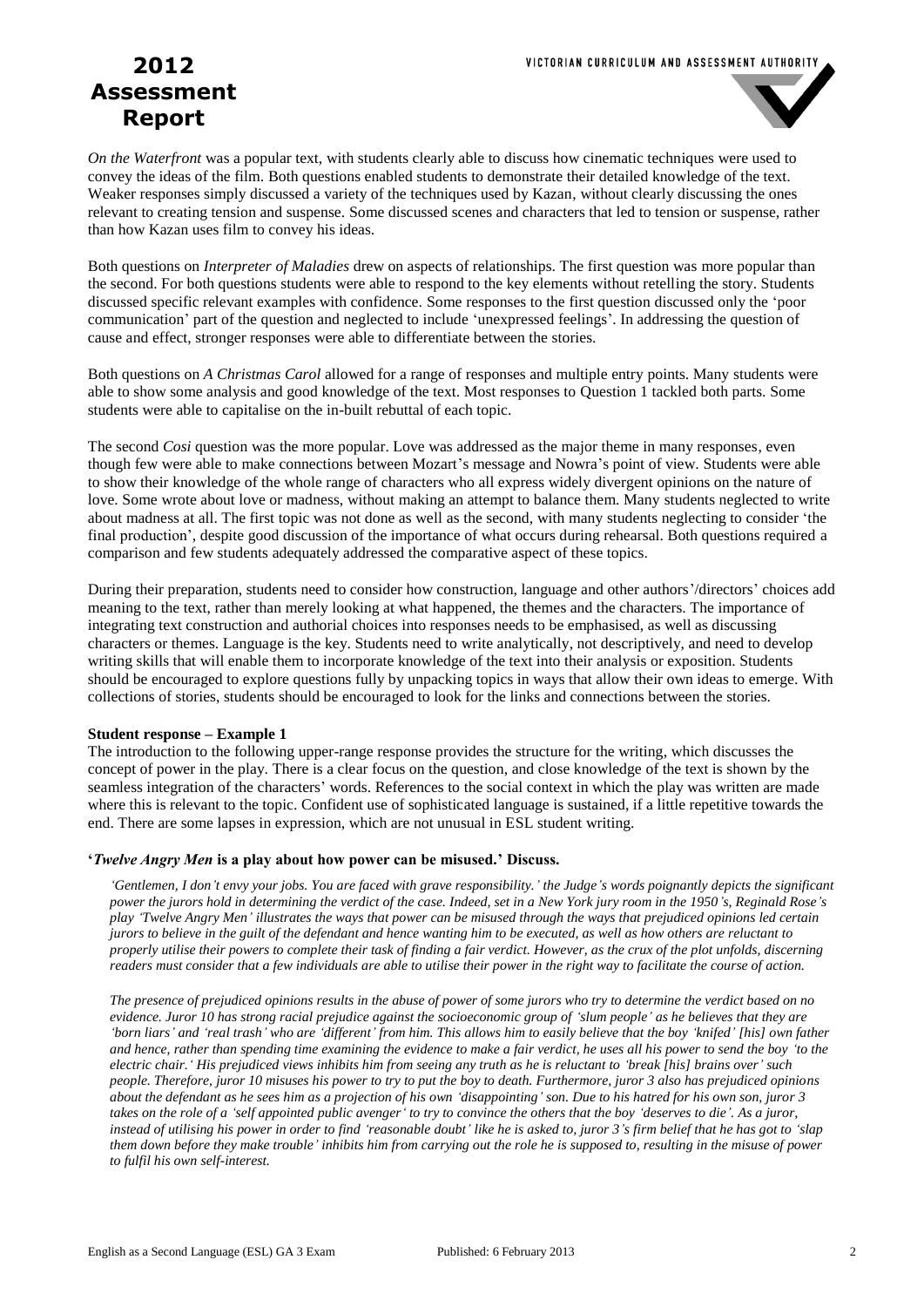#### VICTORIAN CURRICULUM AND ASSESSMENT AUTHORITY

# **2012 Assessment Report**



*Power is also misused in the play in a way that individuals are reluctant to utilise their power to find a fair verdict. Due to the social context in the 1950's where racism is not perceived as a huge crime and that people only care for themselves, many jurors have an apathetic attitude towards the case. Juror 7, who has 'a baseball ticket burning through his pocket' believes that the trial is a 'goddamn waste of time.' He is reluctant to use his given power to try to save a boy's life as he believes that it is none of his concern. This inhibits him from critically examining the details of the case in order to find any reasonable doubt, and therefore results in his misuse of his given power as a juror. Furthermore, the series of actions described by Rose also illustrates the reluctance of individuals in assisting the court to determine a fair verdict, hence misusing their entitled power. Juror 10 is found to play 'tic-tac-toe' as he does not view his task as important where as juror 12 is found to 'doodle on the sheet'. The only excuse he provides is that drawing Rice Pops 'helps [him] think clearly.' These events are actions that should not appear in the jury room as everyone should to using all they can get to try to come up with a fair verdict. However, instead of 'separating the fact from fancy', power is misused as many are reluctant to help. The apathetic attitudes result in jurors not even trying to find a fair verdict, therefore their given power is wasted.*

*However, some individuals are able to utilise their power in the right way in order to facilitate the course of action in determining a fair verdict. Juror 8 puts his power to good use at the start of the play by 'standing alone the ridicules of others' and vote 'not guilty.' As the court requires a unaminous verdict, juror 8's persistence is rewarded as his outcast verdict begins a series of discussions that ultimately led to a fair verdict. His compassion and belief that he 'cannot send a boy off to die without talking about it first' results in his cricial usage of his power to stop a hurried and biased verdict. Therefore, juror 8 is able to utilise his power to facilitate the process and steer it in the right direction. Furthermore, the isolation of juror 10 towards the end of the play illustrates that power can be used in the right way to help determining a fair verdict. As other jurors realised that juror 10 is 'an ignorant man', his outburst of racial discrimination towards the defendant is met by no reaction of others as they 'slammed the door' and 'walked away'. As juror 4 told him to 'sit down and shut [his] filthy mouth', the power of the jurors are able to overcome the prejudice of a few individuals in order to reach a fair verdict. The isolation of juror 10 emphasises the ability of others to finally utilise their combined power in a good way, after juoror 8's encouragement, in order to reach a fair verdict.*

*Reginald Rose's 'Twelve Angry Men' poignantly illustrates how power can be misused though not only having prejudiced views that result in the abuse of power, but also apathetic attitudes that can lead to the reluctance of using power to carry out a given task. However, as the crux of the plot unfolds, discerning readers many consider that a few individuals in the play is able to utilise their given power in the right way in order to facilitate the course of actions and hence, reaching a fair verdict in the end.*

#### **Student response – Example 2**

This upper mid-range response to *On the Waterfront* is organised, structured and maintains relevance to the question. It demonstrates control of language, despite errors that frequently occur in ESL writing. The ideas expressed are supported by the text, including the use of cinematic techniques. The introduction is used effectively to introduce the ideas that will be explored in the writing.

#### **'It is not only through physical violence that the mob maintains its power.' Do you agree?**

*The film 'On the Waterfront' directed by Elia Kazan which depicts the harsh life of the longshoremen who work in the docks in New Jersey in 1954. The dock workers live under the fear of Johnny Friendly, the leader of the corrupt mob run union. The protagonist Johnny Friendly requires complete loyalty from not only the longshoremen but also his henchmen, in order to maintain his power in the waterfront community, he does not allow any betrayal or even the idea of trying to testify against the mob run union is restricted. Futhermore, Johnny Friendly think that violence is the most important mean for he to reinforce his power over the whole community. As the main role of Johnny Friendly's fellow, Big Mac also establish the power of mob by conrolling the work taps which is the essential part of the poor longshoremen.*

*As the leader of the mob run union, Johnny Friendly requires complete loyalty from every single one from the waterfront community in order to maintain his power and reputation. Therefore people in the waterfront have to live under the fear of Johnny Friendly's control and everyone should comply to the code 'Deaf and Dumb'. Kazan demonstrates the importance of the code by depicting Pop Doyle's reaction after his son is murdered, he says to the other longshoremen, 'keep quiet, you live longer.' It's not only the longshoremen has to be loyal to the mob, but also the members of the mob are required to be loyal to them. Charley Malloy who is recognised as the 'right hand of Johnny Friendly' by the longshoremen. Kazan uses the cinematic device of close up shoot to reveal the desire of Johnny Friendly's requirement of loyalty. When Charley says to Terry 'I will tell them that I can't find you' and lets Terry go to seek for his conscience which is to break up the code of 'D & D' and to testify against the mob run union, Charley understands that his brother's betrayal will lead him to death, as the camera shoot depicts his give up of life. Later on, when the henchmen call Terry to go down to see his brother, the Berstein's soft music comes out, which remains the audience that the muder happens to Charley. So Johnny Friendly requires the loyalty from everyone. Although he used to trust Charley but if he is no longer loyal to the mob, Johnny Friendly would not forgive him as he desires to maintain his power over the whole community.*

*Furthermore, the mob has a special rule which violence and money are the only way to achieve power and success. At the start of the film, Joey Doyle is pushed from the roof top by the mob members because he tries to 'song' to the mob run union. By depicting the attitudes of the other henchmen of the mob, Kazan attempts to reveal the violence of the mob in order to maintain their power, they even lost heir sense of self and hmanity. Kazan shoots their faces by using a close up to show their attitudes and*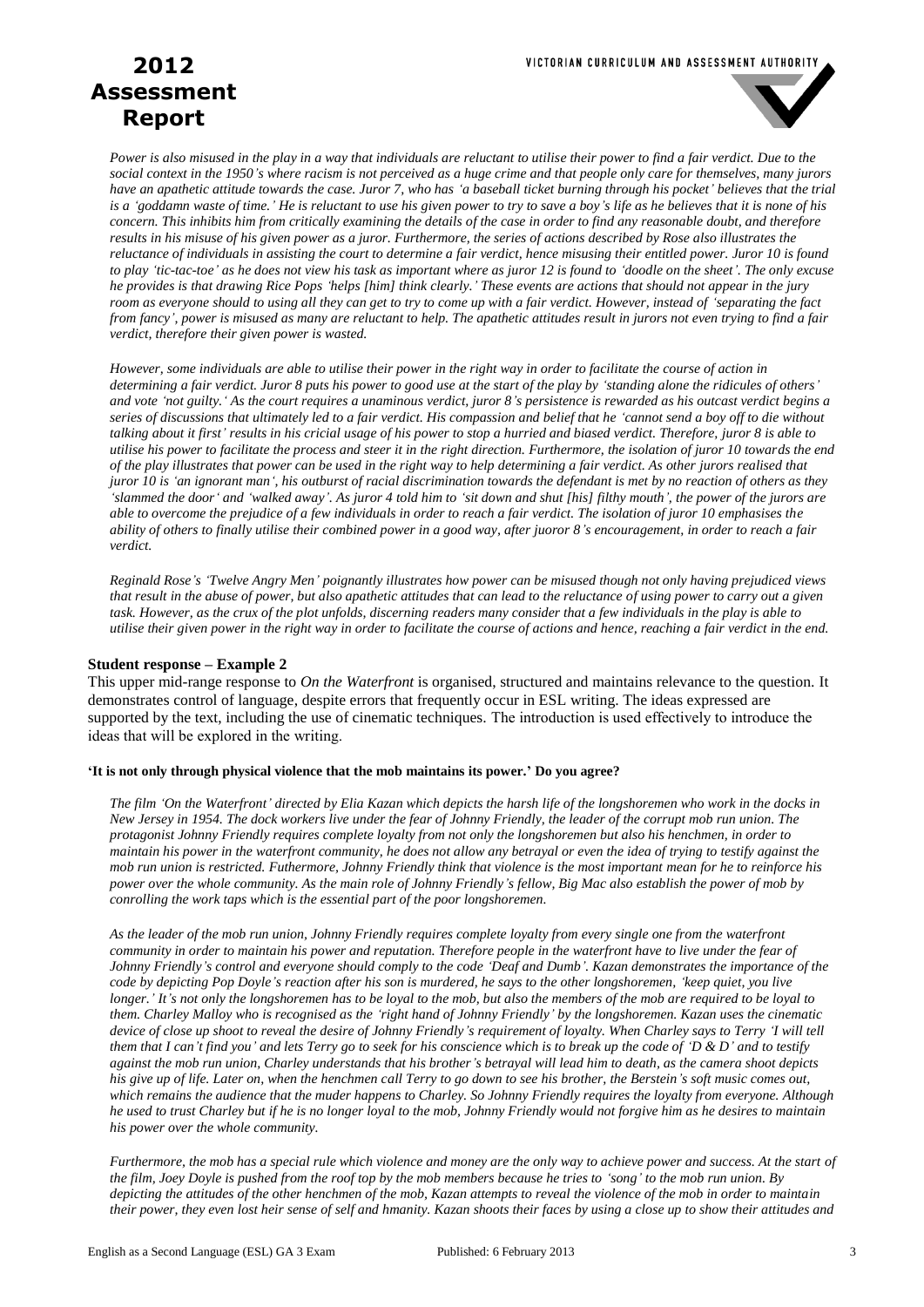

*they still have the smile on their faces after seeing a person's murder. They also says to Terry 'Maybe he could sing, but he couldn't fly' which highlights their violence over the longshoremen who tries to testify again the community and affect them to maintain their power. Therefore, violence is another mean for the mob to maintain their power.*

*Moreover, the mob also controls the work opportunities in order to maintain their power, as they know that job is the only way that the dock workers could get payments and survive from the poverty. Kazan uses long shoot to depict the power of Big Mac who control the daily working tabs, by showing the massive longshoremen stand around attempt to get a work tab. Kazan also uses the close up shoot on Big Mac's face when he glances the dockworkers. Some of the dockworkers give him a silent signal to reveal that they are willing to get less payment in order to have a full day emloyment. It could also illustrate that the 'shop-up' come from the power of the mob run union. Therefore, the mob could also maintain their power by controlling the longshoremen's job opportunities.*

*Overall, the mob run union maintains their power by many means. Firstly, they require complete loyalty and impose the code 'D&D' for the longshoremen to comply to, and then they got their power from the violent behaviour or actions. Finally, they control the income of the longshoremen which the dockworkers have to survive from the payment they get from the work.*

### **Section B – Writing in Context**

| M<br><b>IVIAL NS</b> |  |  |   |                          |                 |     |  | 10 | ነኮባ በል<br>. .<br>່ວ |
|----------------------|--|--|---|--------------------------|-----------------|-----|--|----|---------------------|
| $\frac{6}{9}$        |  |  | ∸ | $\overline{\phantom{a}}$ | - -<br>سە<br>__ | 1 U |  |    | ້                   |

Students were required to complete an extended written response that was an expository, persuasive or imaginative piece of writing. They were required to base the writing on the ideas in the prompt and draw directly from the selected text studied in the Context. The more successful responses were characterised by original ideas in response to the prompt and an ability to link these ideas to a broad range of texts. Many strong responses were in an expository style, with an opening designed to catch the reader's interest. In some responses the ideas were explored through thought-provoking and insightful personal stories, often beginning with an interesting anecdote. Some students attempted to include a 'point of difference' in their responses. There was a broad range of writing, including reflective and personal pieces as well as creative pieces. The examples below demonstrate some of the more individual approaches used by students to do something other than a straight expository piece of writing.

This year a few pieces resembled a text response (a response that begins with the selected text and makes little or no reference to other ideas). These responses began with a short introduction then gave a long analysis of the text and a brief reference to the prompt. Some were written directly to the text without first presenting the ideas that the text illuminated. Students with adequate, but in no way sophisticated, language skills were able to write relevant responses that drew on the chosen text, personal experience and other material. Weaker responses began with a standard definition of the Context without grappling with the prompt or indicating how the task would be approached.

The most popular context was Exploring issues of identity and belonging. *Growing up Asian in Australia* was the most popular text, used in 69 per cent of responses. Whose Reality? and The Imaginative Landscape attracted only 6 per cent of responses.

The writing revealed a range of understandings, and sometimes misinterpretations, of the prompt. Some students wrote about different relationships forcing people to change their identity, rather than exploring the idea of people having different aspects to their identity that may be apparent in different relationships or situations. Stronger responses also explored the idea of a person's identity changing over time, depending on the relationships and events that they encounter. Some struggled to develop ideas beyond superficial differences in behaviour and interests that occur at different points in people's lives. Responses on *Skin* included a lot of retelling of Sandra's life. Most students picked up on the theme of the influence of parents and society, but there was a surprising lack of reference to the situation – apartheid. Many students missed the 'situations' and focused on different representations of self to different people. Many students referred to three very popular stories from *Growing Up Asian in Australia* but did not relate them clearly to the prompt. Some explored the idea of the prompt by referring to having to adapt to the group. Most students agreed with the prompt with great conviction, supported by their own personal experience of living in the world of their parents and the world of school. A few recognised that in most cases multiple identities are united by a core identity that hinges around less malleable beliefs and values. A superficial understanding of identity as being more about image was the focus in weaker responses.

Context 3, Encountering conflict, was chosen by 31 per cent of students. In this Context, *Paradise Road* was the most popular text, used in 39 per cent of responses, while *The Rugmaker of Mazar-e-Sharif* and *The Crucible* were also popular texts. Some students did not appear to understand the the meaning of the key word 'priorities'. They discussed changes in people's attitudes rather than priorities. Some wrote about 'change' caused by conflict but not change in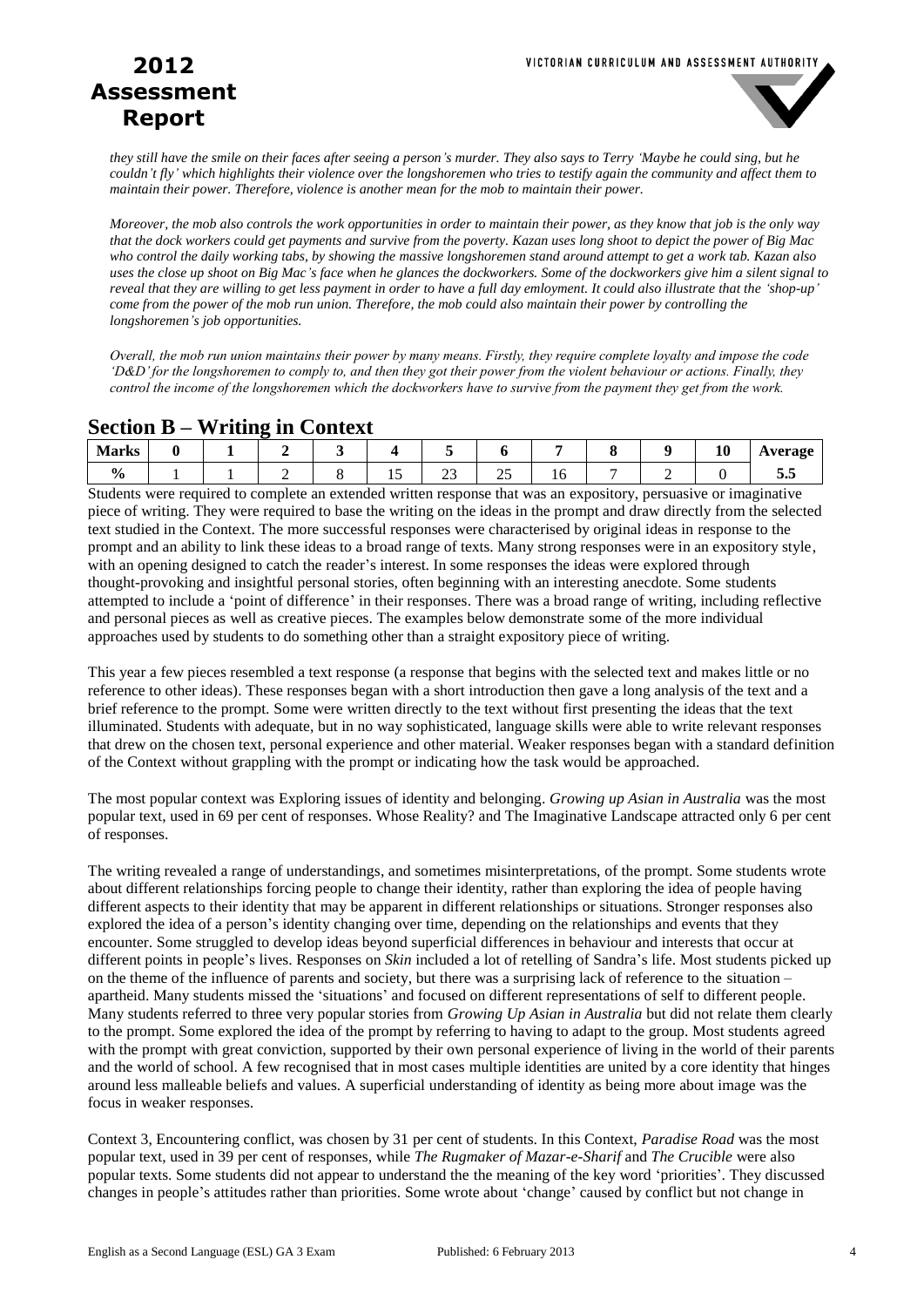

people's priorities. *Paradise Road* was well used to show how people changed and contrasting priorities through the choices people made. Students were also able to connect characters' actions and choices with their priorities in *The Crucible*.

Stronger students drew clearly on key words from the prompts and used relevant details from the selected text and their own lives as evidence. Weaker students' responses tended to be characterised by a misinterpretation of the key words, or little reference to them. In Whose Reality? some students tried to manipulate the key words to suit what they wanted to write about; for example, some interpreted 'fantasies' as anything a person wanted to do, such as be more confident or achieve a goal.

It is recommended that the Section B response be taught as a writing task and not as a text task. Working with the ideas of the prompt and/or stimulus material should be the focus of this piece of writing. The Context is about exploring ideas and students need lots of classroom practice at teasing out ideas before they tackle the selected text. The text will be a source of ideas to explore later in their study. In the best pieces of writing it will not dominate. Models of student writing should be used to explore how connections between texts, the prompt and/or stimulus material and students' own experiences are made. This task rewards students who read widely, consider ideas carefully and synthesise them. Students need an 'idea bank' and an 'example bank' from which to draw on for this writing. Not every item in the 'bank' can be used with a particular prompt or stimulus. Students should be encouraged to keep their own files of material during the year, including keeping reflections in a journal. Teachers should provide students with a number of activities that encourage them to write a variety of pieces in different forms and styles. Choosing to write three short, different pieces for the SAC task is one way of doing this. Teachers could also model different ways in which the ideas of the chosen text could be incorporated into a piece of writing.

#### **Student response – Example 1**

This upper-range response demonstrates how the Section B task draws on very different writing skills from those required for Section A. It is characterised by consideration of the wider implications of ideas from the Context, draws on a range of resources, includes a brief personal anecdote as well as adequate use of the selected text. It uses the prompt effectively as a springboard for a piece of analytical writing enhanced by sophisticated vocabulary.

#### *'***Each person has different identities for different relationships and situations.'**

*Humans are complex entities whose identities are formed through multitudes of experience and relationships. Owing to their multi-faceted nature, many people accept the idea that each person has different identities for different relationships and situations in order to belong. While this can be believed to be true, there are also others whose perception of self is so strong that they refuse to 'role-play' in different circumstances. Moreover despite the different 'roles' people have in their life, there are factors that form a part of one's innate, 'true' persona including sexual orientation and genetic inheritance.*

*Indeed, people may feel that the roles they play at different times of their life form the individual faces of their identity. For instance, my own father, who used to work as a high school teacher for 25 years, strongly believes that a large part of his identity is defined by his experience as a Geography teacher. At the same time, he is a husband, a father and a neighbour, all of which is part of who he feels he is. Likewise, a person can be a friend, a mother, an author and an employer in different situations. A strong example is the FBI, or anyone who works in an organisation that is highly confidential and important. A recent interview with a retired man who used to work in a secret government organisation in South Korea revealed that his life was divided by two, where he had to live as two completely different people at his workplace and his home, despite both of which being his identity. Clearly, he segregated his work and outside life in order to hide his identity and fulfil government responsibility but also protect himiself and his family, as well as belong to the normal community. Meanwhile, in a highly multicultural society such as Australia, people with more than one culture may take different roles at different times. Blossom Beeby from 'Growing up Asian in Australia' is an adopted Korean child whose 'family was white, friends were white and world was white.' However, as she visits Korea and experience the Korean culture, she 'feels' Korean, and builds relationships as part of her 'Korean' identity while maintaining her Australian belonging. Therefore, these examples clearly show that one can have different identities for different relationships and situations as part of one's sense of self and belonging.*

*On the other hand, it is also possible that people refuse to play their roles in a given relationship or situation in order to pursue the ideas of their own interest. This can be seen by existentialists such as Nietzsche and Satre, who believed that 'man is nothing else but what he makes of himself.' In other words they prefer to 'be who they are' in any situations rather than role-playing in order to belong and value their own experiences over anything else. Moreover, a strong cultural upbringing can result in a strong identity that one believes it is one's 'true' self. The Vietnamese father from 'Water Buffalo' depicts through the metaphysical image of the buffalo, that his 'real' identity remains to be rural-Vietnamese, while he resides in Australia and is able to integrate himself with the culture. This is supported by his description as a 'stranger in a new land.' In additon, when the family expectations and one's career conflict, one may choose to reject one's family rather than wearing a mask to hide oneself. This is shown by Diana Nguyen from 'Five ways to disappoint your Vietnamese mother' where she chooses her acting career*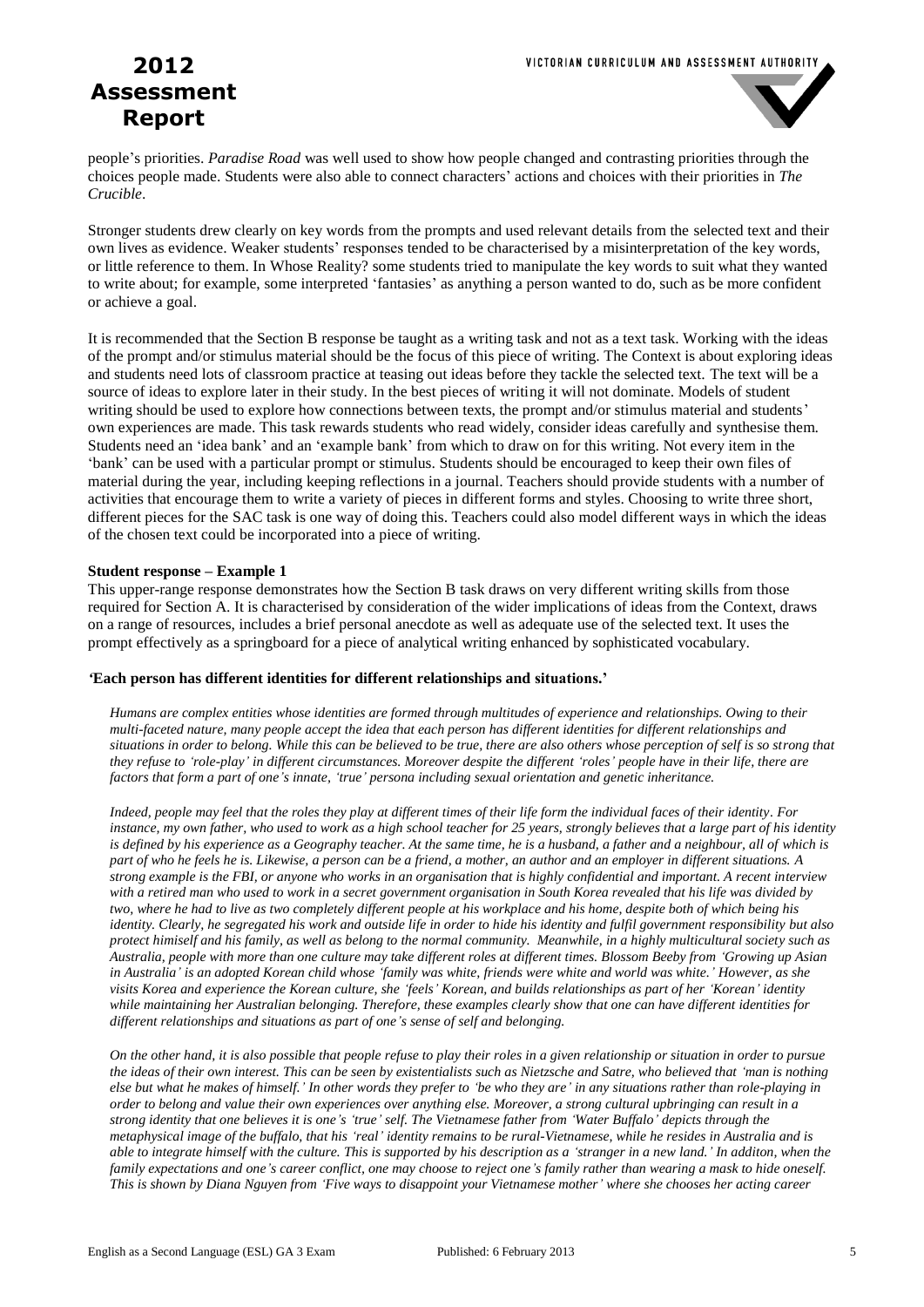

*over her mother's expectations on her to become a doctor. Therefore, it is clearly shown that at times one may decide not to play their 'supposed roles' or be someone else when their ideas do not correspond to that of their groups and relationships.*

*Furthermore there are aspects of oneself that determine one's 'innate' identity that is consistent in any situations or relationships one has. One of those aspects is one's sexual orientation. Through Benjamin Law's struggles in his 'Towards Manhood' to be part of his mainsteam community it can be understood that there are certain situation such as being a homosexual, that one cannot hide and pretend to be somebody else. As consequence, Benjamin Law openly accepts he is gay and maintains his 'true' identity from then on. This is contrasted by a gay Chinese actor, Leslie Cheung who suicided because he could not stand the dispartity between his innate sense of self and the norm of his mainsteam, heterosexual society. Nonetheless, the result is still the same in the sense that both people refused to be someone else and hide their real identities. Additionally, there is also genetic influence that influences one's intrinsic perception of self that do not change in different relationships or situations. According to the research on identical twins separated at birth by the University of Minnesota in 1979, the twins has shown to be remarkably alike in their social values and attitudes as well as behaviour. Thus it is strongly supported that there are factors that enable one's individuality to be consistent under any circumstances in one's life.*

*Saint Brigit quoted that 'we become that which we love.' Indeed, according to our multi-layered nature of identity and belonging, people can have different roles, that is, identities in different situations or relationsips. However, there are also cases where one refuses to have different identities due to their strong sense of self and intrinsic qualities.*

#### **Student response – Example 2**

This strong response uses the form of a newspaper article based on an interview to draw readers into consideration of whether the experience of conflict changes people's priorities. Extracts from the interview are interspersed with ideas drawn from the selected text and other sources. Expression problems do not detract from the engaging liveliness of the piece. Awareness of the reader is maintained.

#### **'The experience of conflict changes people's priorities.'**

*England Riot Special Edition 03/03/2012*

*The recent conclusion of the large-scale riot in England has sparked discussions in Ausstalia in regards to the ways that conflict is able to change people's priorities. As the British Government handed out 1800 jail sentences, I was lucky enough to interview one of the London Riot survivors – Joseph. Through this interview, I was able to gain further insight into the riot and in turn, explore how conflict can really change people.*

*'What was going through your mind as your friendly neighbour charged in your store with a mob of African-American men?' Joseph: 'I was utterly shocked! I thought we were mates, but his pistol said otherwise. (chuckles) We used to go down to the bar together so as he came in, yelling about how we are responsible for 'blowing Mark Duggan's head off', I was stunned.'*

*Indeed, conflict has the ability to change people's priorities. Just like Joseph's neighbour, once upon a time, his priority may be to maintain friendship with his neighbourhood but as the situation changes, his priority shifted to protecting his and Mark Duggan's dignity, hence resulting to violent means in order for his voice to be heard.*

*In the contemporary society, it is easy to 'play nice', whether it involves complimenting your boss on his strange haircut, or to grab a quick bite with a colleague that you despise deep inside. However, under a conflict situation, the game of 'play pretend' comes to an end. Everyone straightens their priority and put thenmselves first. Just like the war prisoners during WW11 in Sulmatra, Indonesia from previous interviews, high class English and Dutch women who usually go to high tea together may erupt in a fist-fight over a bar of misplaced soap under conflict situations. Usually soap means less than nothing to them, but priorities early shifts under conflict situation and hence alters the way people may behave.*

*'If they are just protestors, what happened to your diamond sets?'*

*Joseph: 'copy-cat rioters, they took all of them. They could not care less about Mark Duggan, they saw the opportunity and cleared all my valuables. What a disgrace!'*

*People's priorities may also shift as conflict creates unexpected opportunities. Individuals may be forced to choose a side, between their morals or personal interest. The latter usually wins. Just like the copy-cat rioters who were there just for the goods, their priorities shifted as they saw that it is unlikely for them to be caught in the midst of a riot, hence took advantage of the situation. Similarly war prisoners are often faced with difficult choices. Young, attractive women are often given the choice of working in 'the officer's club', meaning prostitution, in exchange for food and comfort. Due to the extreme situation, many betray their morals and families and take up the opportunity as conflict has changed their priorities. Once you put survival as you top priority, dignity, patriotism, they no longer matter.*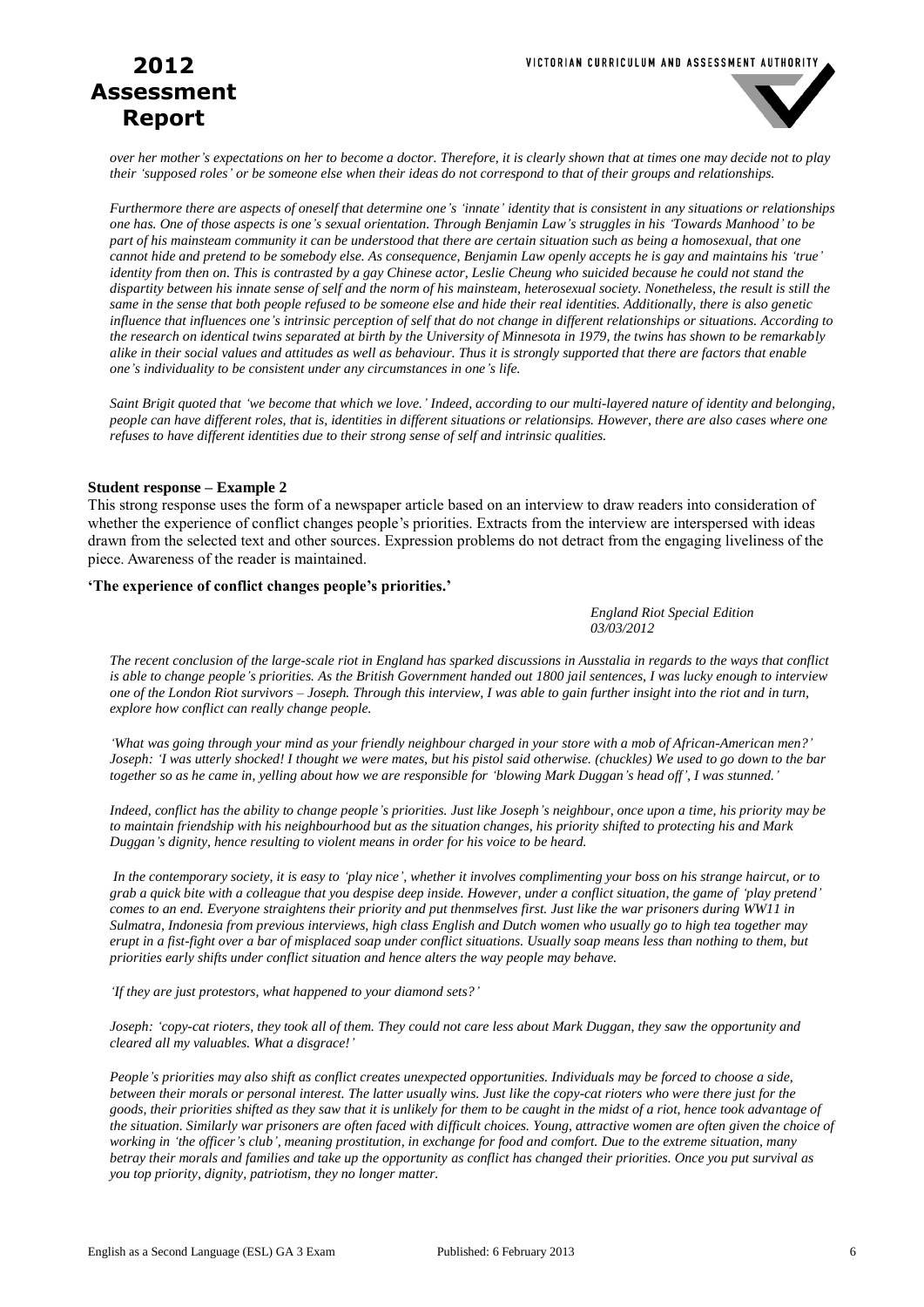

*However, for some strong individuals, their priorites may remain the same no matter how hard things become. 'What went through your mind as you shot your neighbour?'*

*Joseph: 'Regret. I did not want to, believe me, but he threatened my daughter. I would not have if it was me, but nobody touches my daughter. Period.'*

*Indeed, Joseph's extreme actions reflect that in some cases, people's prioritiy still remains the same. He chose to shoot his neighbour in order to disarm him, so he cannot hurt Joseph's 5-year old daughter. It is understandable that a parent always puts their kid's life as their top priority. No matter what the situation is, that seems to remain the same. Individuals may commit things that they are not proud of doing extreme situations as long as their actions align with their priorities. When something is truly important to them, it is guarded more importantly than one's own life.*

*Joseph's action is deemed as 'self-defence', however his neighbour and the mob have all been sentenced to jail for different amount of years that they each deserved. Through the interview with Joseph, he has given me a great insight as to the ways conflict change some people's priorities (For full interview, please view page 28).* 

*Joan Smith, Journalist of 'The Australian'*

### **Section C – Analysis of language use**

| Part 1                                                                                                                                                             |          |   |    |     |    |                          |    |                                                                                                                                                                                                                                                                                                                                                                                                                                                              |    |         |
|--------------------------------------------------------------------------------------------------------------------------------------------------------------------|----------|---|----|-----|----|--------------------------|----|--------------------------------------------------------------------------------------------------------------------------------------------------------------------------------------------------------------------------------------------------------------------------------------------------------------------------------------------------------------------------------------------------------------------------------------------------------------|----|---------|
| <b>Marks</b>                                                                                                                                                       | <u>_</u> | - |    |     |    |                          |    | o                                                                                                                                                                                                                                                                                                                                                                                                                                                            | 10 | Average |
| $\mathbf{0}$<br>70                                                                                                                                                 |          |   | 10 | ⊥ J | 16 | 18                       | 10 | - 1<br>11                                                                                                                                                                                                                                                                                                                                                                                                                                                    |    | ◡๛      |
| $\mathbf{r}$ , $\mathbf{r}$ , $\mathbf{r}$ , $\mathbf{r}$ , $\mathbf{r}$ , $\mathbf{r}$ , $\mathbf{r}$ , $\mathbf{r}$ , $\mathbf{r}$ , $\mathbf{r}$ , $\mathbf{r}$ |          |   |    |     |    | $\overline{\phantom{a}}$ |    | $\mathcal{L} = \mathcal{L} = \mathcal{L} = \mathcal{L} = \mathcal{L} = \mathcal{L} = \mathcal{L} = \mathcal{L} = \mathcal{L} = \mathcal{L} = \mathcal{L} = \mathcal{L} = \mathcal{L} = \mathcal{L} = \mathcal{L} = \mathcal{L} = \mathcal{L} = \mathcal{L} = \mathcal{L} = \mathcal{L} = \mathcal{L} = \mathcal{L} = \mathcal{L} = \mathcal{L} = \mathcal{L} = \mathcal{L} = \mathcal{L} = \mathcal{L} = \mathcal{L} = \mathcal{L} = \mathcal{L} = \mathcal$ |    |         |

The task material about ebooks and reading was a speech delivered by a retired teacher-librarian at a forum. The scenario was accessible to students and the material supplied gave them plenty of opportunity to comment on at least some aspects of the writer's language and visuals. The form, word length and language were all appropriate for the task. Students could readily identify the advantages and disadvantages of ebooks, but some had difficulty identifying Mrs Elliot's overall message.

The note-form responses mostly demonstrated an awareness of the key reasons for the speaker's contention but were not always as clear on the contention. The challenge in this task was to design a structure (for the summary) through which processing of the material could be demonstrated. Many attempted a response in the form of advantages and disadvantages. The main ideas could be satisfactorily presented in this form but such responses did not always include the overall message of the material, or just copied the last line of the task material without demonstrating any understanding of it. Many students did not come to the conclusion that ebooks should be embraced with caution; many concluded that they should be banned. Many students grouped ideas well, but there were still some just listing without processing the information.

The following student responses demonstrate an overall understanding of the material, processing of the information and selection of the key ideas presented in a meaningful form.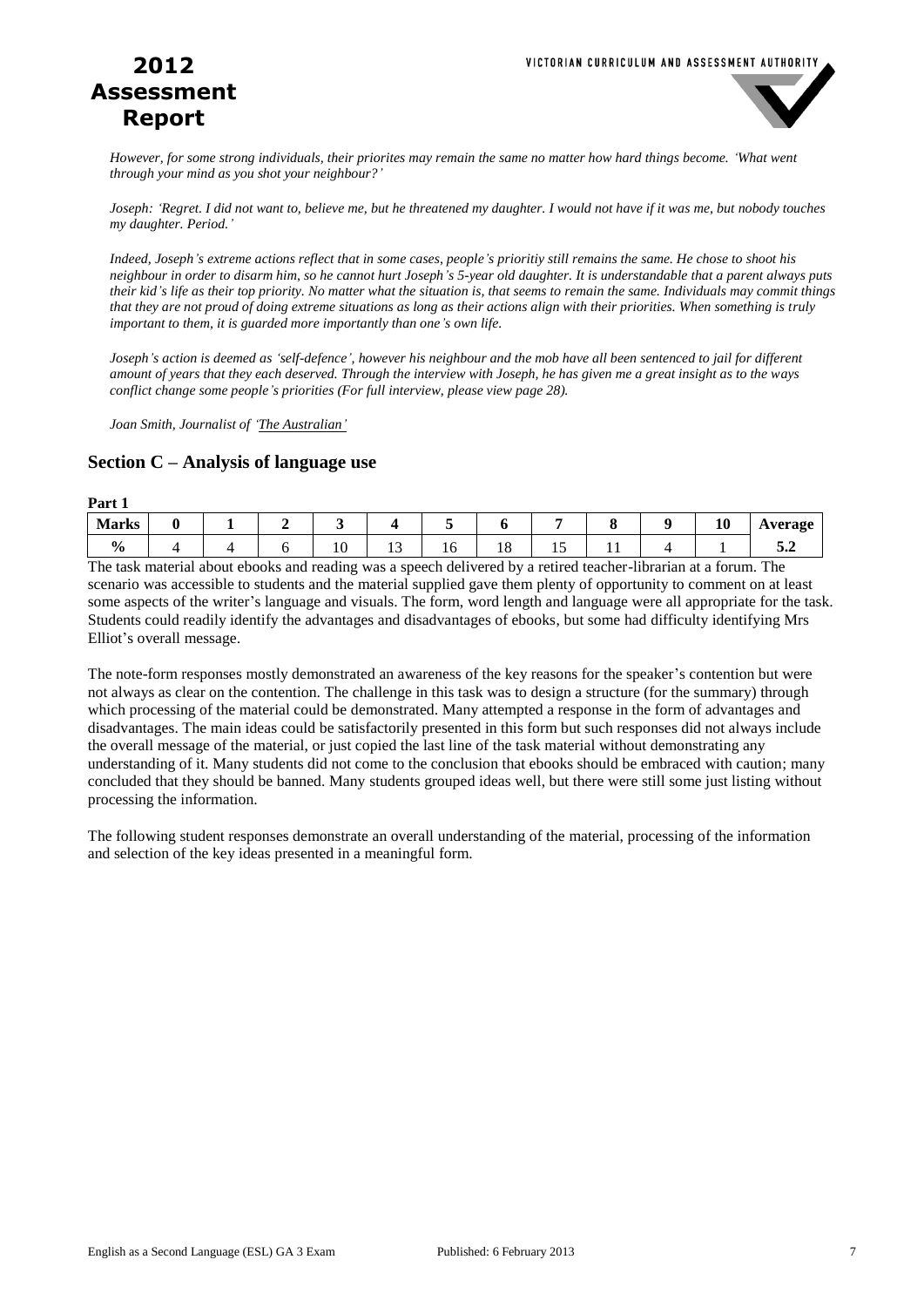

**Student response – Example 1**

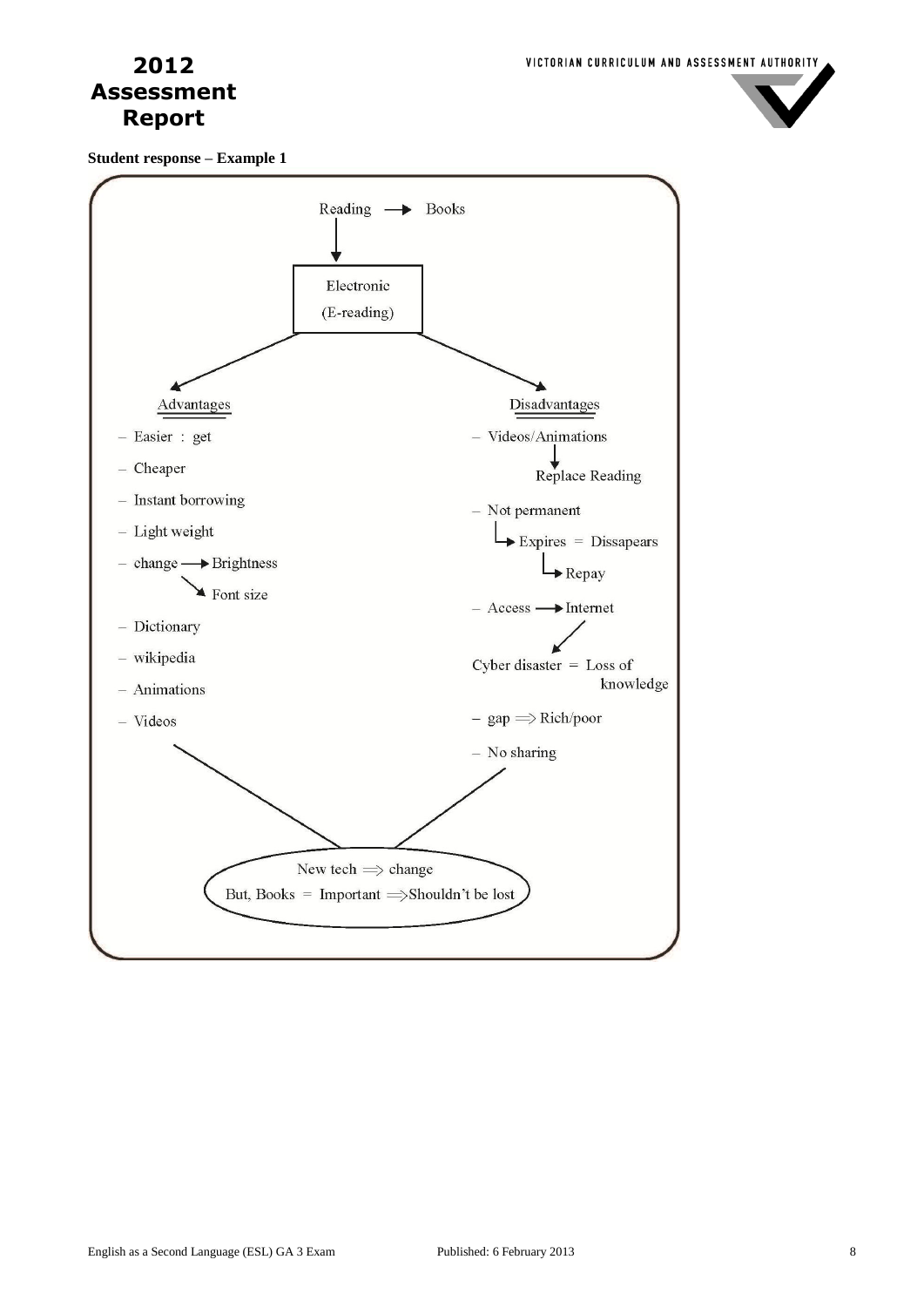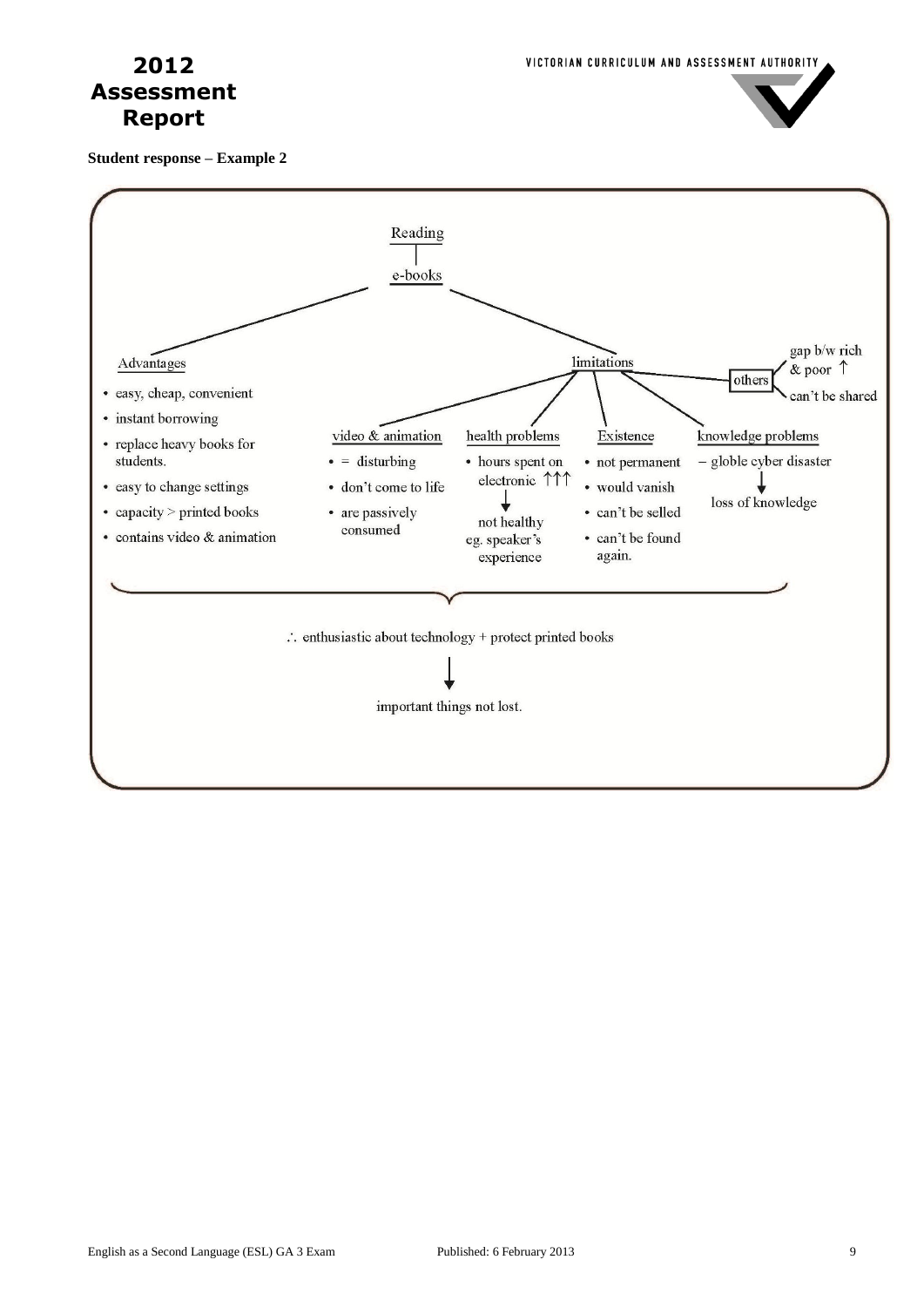

**Part 2**

| -----                    |  |    |    |    |          |  |              |         |
|--------------------------|--|----|----|----|----------|--|--------------|---------|
| Morks<br><b>IVIAI NS</b> |  |    |    |    |          |  | 10<br>$\sim$ | Average |
| $\mathbf{0}_{\Lambda}$   |  | 14 | 20 | 20 | ∽<br>. . |  |              | ┱.┱     |

In Part 2 the context of the speech appeared to be well understood by many students, but an ability to accurately identify the specific language use and appeals employed by the speaker was generally confined to students with stronger language skills. Some students struggled to accurately describe tone, writing long lists of adjectives implying that the speaker used a vast array of diverse (and often extreme) tones in the speech. Most recognised that the audience was a mixed age range, but comparatively few identified that they were probably enthusiastic readers. Stronger responses explored how specific groups in the audience might feel. There were also responses that simply worked through the piece. Some responses were structured around the techniques rather than the ideas. Many responses demonstrated a good knowledge of persuasive techniques but not an ability to apply this knowledge effectively to the task material. Some tried to define pre-determined techniques rather than respond to the information given in the text. Weaker responses were descriptive rather than analytical.

Generally, the use of the visuals was incorporated well into the responses and students gave a range of interpretations. The photo was generally better used in the analysis than the cartoon and many were able to link one or both to appropriate points. The photo was generally connected to the idea that ebooks removed the 'terrible burden' of textbooks. Many students misunderstood the cartoon, with some thinking it was set in a library.

High-range responses in this section were well written and demonstrated a strong understanding of the ways in which language and visual features were used through effective analysis of the material. High-range responses showed

- a clear understanding of the context and the speaker's point of view
- a focus on analysis of language, not argument
- an exploration of how specific sections of the audience might react
- clear explanations linking visuals to the writer's point of view and exploring the intended effect of the visuals.

Mid-range responses showed awareness of the task, but some moved between explaining the material and an attempt at analysing it. Limitations in these responses included

- difficulty describing tone accurately
- limited awareness of the context of the speech
- generalised descriptions of persuasive techniques
- reference to visuals not linked to the text.

#### **Student response – Example 1**

This upper-range response demonstrates understanding of the task, the material presented and the context of the speech. It examines a range of ways in which words and visuals position the audience. There are lapses in fluency and some inaccurate use of English, but in general language has been used effectively to convey the student's understanding. Unnecessary repetition and lack of conciseness detract from the fluency of the piece. The use of 'readers' instead of 'audience or listeners' is a common error.

*The recent increase in e-book technology has triggered a discussion in regards to whether or not e-books should take over traditional books. Mrs Elliot, in her speech at the opening of 'Reading: the future' contends that new technology and traditional forms of reading should co-exist. This article targets teachers and students, as well as people who are interested in literacy, as it concerns them the most.*

*The speech commences by Mrs Elliot's recognition that she 'likes change'. She clearly lists out the benefits of e-books and the things that they can achieve where tradiitonal books can't, including 'change brightness and font size' as well as 'look up …..Wikipedia by selecting a word.' By listing out the advantages of e-books, especially targeting specific weaknesses of traditional books, she is able to create a positive image of e-technology for the older audiences who may not appreciate technology as much. Via utilising the term 'brightness' 'font size', people are reminded of the difficulty of trying to read small words in a dark place and how unpleasant it is. Therefore, the older generations are more likely to agree with the presenter that the new technology has its advantages if it can assist them in so many ways, especially if they are long sighted. Furthermore, via the incorporation of the visual slide of the boy smiling with his technology set on, leaning against a huge pile of thick books, Mrs Elliot is reminding the parents that E-book may rid 'the terrible burden' of 'great big text books' for the kids. The boy in the image seem very happy, hence alluding the parents into thinking that by giving them a chance at using e-technology, their own kids will be equally happy. On the contrary, the huge pile of books seem scary as it is taller than the boy. The picture implies that if parents do not accept the new technology, their kids may have to endure the pain of carrying such heavy books in their bags. Parents are likely to feel scared and unwilling to put their fragile children under such unpleasant tasks, hence the ones who are more negative towards the new technology may consider its benefits, and therefore be more likely to agree with Mrs Elliot that both forms of reading should co-exist to benefit everyone.*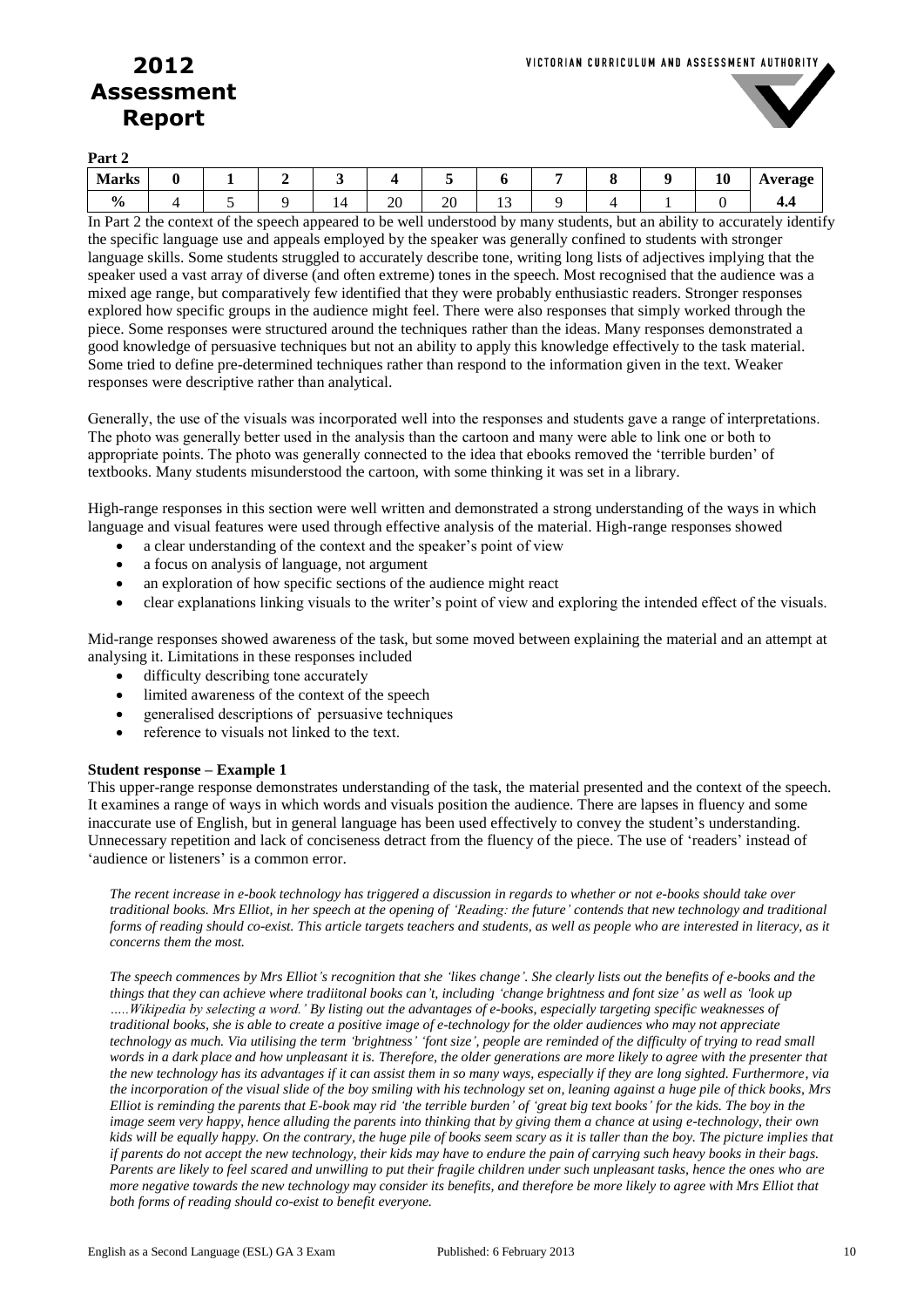#### VICTORIAN CURRICULUM AND ASSESSMENT AUTHORITY

# **2012 Assessment Report**



*The form of this piece is a speech, therefore the audience do not only include parents, but also teenagers and students who usually favor technology more than traditional things. Utilising a reasonable and humbled tone, Mrs Elliot points out that Etechnology also has it's flaws, hence it should not replace traditional books. By utilising 'TV advertisement' of 'computergenerated dinasaurs', she explains that the concept of feeding images to kids is 'disturbing' as it is just like a 'packaged up takeaway meal'. The comparison to 'takeaway meals' signifies the fake and cheap nature of such actions, and associates such actions with unhealthiness. The usage of the word 'disturbing' leaks out the sense of resent the presenter has towards feeding kids 'imaginations'. The negative annotations in the paragraph is likely to trigger a sense of disgust from the audience as they do not wish to be cheaply fed by a device and let it replace their own imagination. Therefore, the audience is more likely to agree that e-books has its flaws, so it should not replace traditional books. Furtherfore, the 2nd slide show displays the 'vanish property' of e-books as they need constant 'update' and may just 'vanish' after its expiring date. The image appeals to the reader's hip-pocket nerves as they would feel like they are paying for something that they do not even 'own'. Furthermore, the*  fact that the books cannot stay forever seem to be really unreliable, as it will plant a seed of doubt in the readers as to whether it *is good enough to replace normal books. Together with the cartoon of the sarcastic words of the shop assistant, audiences are exposed to how unreliable e-books can be, hence triggering a sense of fear that knowledge can no longer be preserved, therefore more likely to agree with Mrs Elliot that it is flawed, hence it should co-exist with tradiitonal means of reading.*

*The presentation is made more convincing due to the anecdote Mrs Elliot brought in as her own experience. As she retells the story of the book that has been 'left there deliberately', 'free for anyone to read' and pass on, she is illustrating the benefits of a traditional book. Her pleasant experience and the little surprise makes the normal paper-books seem like a wonderful thing for people to enjoy. Audiences are likely to imagine thnemselves walking into a park, finding such pleasant surprise themselves, hence would like that fantasy to come true. Therefore, they are more likely to agree with Mrs Elliot's views for the co-existence of book technologies, as they would like that park adventure to have a chance of coming true. Being a 'retired teacher-librarian', Mrs Elliot also has strong grounds to make her point on the matters related to reading. It is known that teachers are professionals at education and librarians are experts in the field of reading. Being a combination of both, the words of Mrs Elliot become expert opinions that the audiences are likely to take more seriously as her experience and background allow her to have more insight on the matter than most people. Her combined experience, with her humbled tone and attitude that can be felt as she jokes about herself being a 'dinasaur' allows the audience full of expert teachers, librarians as well as students and parents to be more likely to agree on her views. Hence, they are more likely to agree that e-books and the traditional books can in fact co-exist.*

*The crux of the prose stems from its use of multiple anedotes in persuading the audiences that e-books and traditional books both have their own advantages and disadvantages, and hence, should co-exist. The presentation targets parents, teachers and students, but may alienate who are not interested in reading, as it does not concern them.*

#### **Student response – Example 2**

This upper mid-range response demonstrates some understanding of how language and visuals are used to persuade and some accurate application of this knowledge to the speech and context. There is overall understanding of the material, organisation and general control of language and expression.

*The speech at the opening of 'reading: the future' presented by Mrs Elliot asserts that e-books is the future of reading but printed books should not be lost.*

*Elliot uses repetition and photo to make her main points that e-reading device is good for reading. Elliot lists the goodness of ebooks through 'easier to get, ...to,...to..' to emphasize the change bringed by e-books is positive. Combined with the second repetition that 'I wanted....I wanted...I even imagined....' to show Elliot is enthusiastic fan of e-reading device because it is truly convenient to book readers. It has effect on making the audience believes that e-books is a good thing. In addition, a photo of a boy sitting on the floor using re-reading device rather than textsbooks. The comparison between the size of big textbooks and a small device suggests how convenient to carry just one e-book device. It increases the interest of the audience specially students on owning a e-reading device. The audience is positioned to agree with Elliot that e-reading device brings a bright change to the reading future.*

*Elliot utilizes rethorical question and metaphor to support her next argument that the video and animated images of e-books is not good as genuine books to children. Elliot makes an analogy between takeaway meal and imagines suggesting that computergenerated images is meanless to the boy. Without the imagination from our own selves, the imagines is 'dead'. The use of rethorical question 'so is there....worry about?' and '…electronic games?', Elliot questions on the video and animated images is good to students' mental and physical health. It also appeals to family value. It has effect on making parents consider their children's health. The audience is positioned to agree with Elliot that e-books has bad influence on children's growth.*

*Futhermore, by using inclusive language and colorful language, Elliot makes her third argument that E-books is not permant but printed books are. The use of phrases 'like many of you, I'm...' and 'we....' Elliot invite the audience to stand by her sides through her sincere tone. It has effect on give the feeling of togetherness to the audience. Elliot also uses the cartoon to show how precious that printed book can maintain the knowledge before it disappear because of vanishing. The cartoons also brings impression to the audience because it makes the audience relaxed. The wood 'flooded' suggests that e-books is harmful to knowledge, history and even culure. It causes fear to the audience especially to book-lovers. It also suggests that the audience*